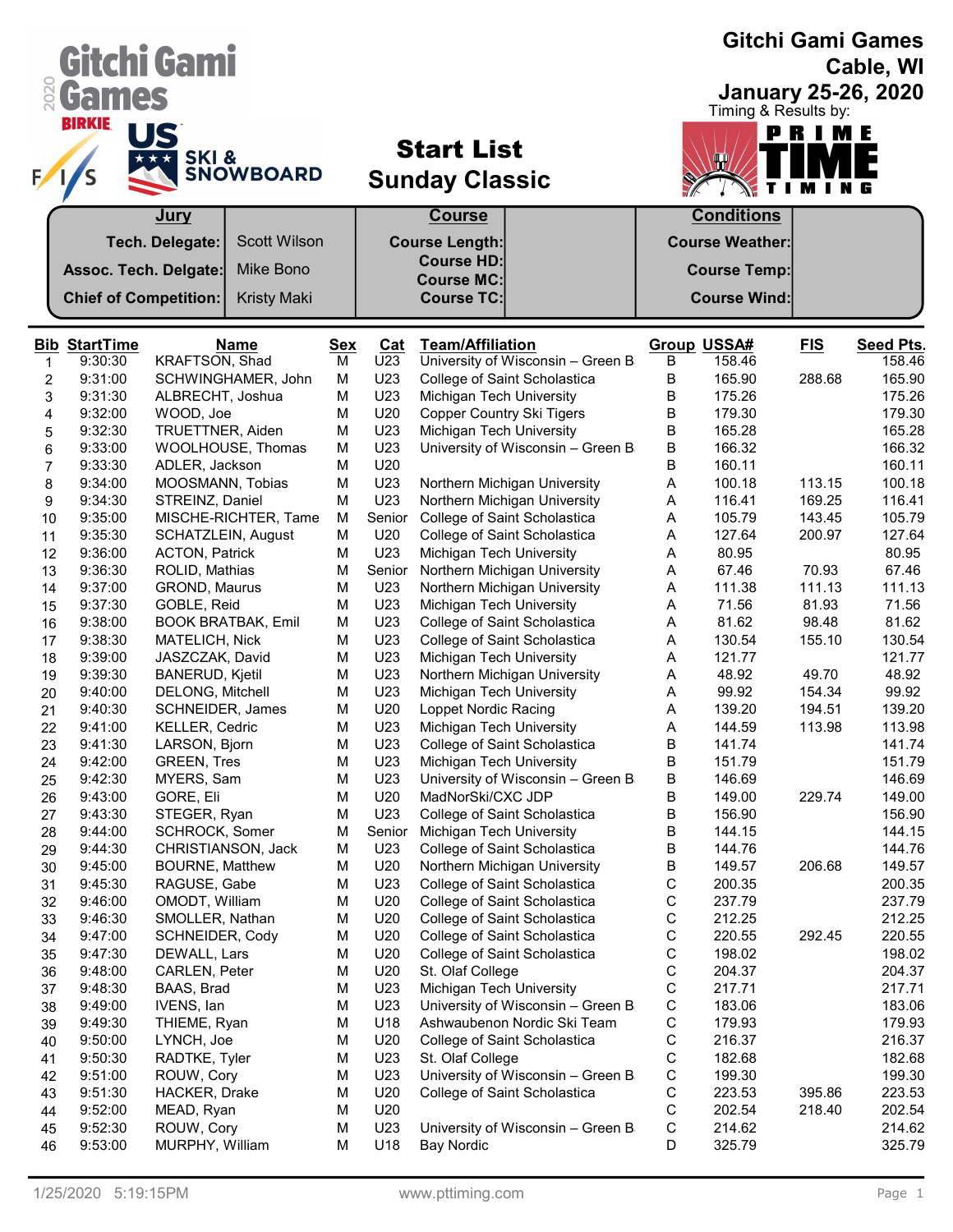# Gitchi Gami Games January 25-26 Sunday Classic

|            | <b>Bib Start Time</b> | <u>Name</u>                            | <b>Sex</b> |                 | <b>Cat Team/Affiliation</b>                              | Group  | USSA#            | <u>FIS</u> | <b>Seed Pt</b>   |
|------------|-----------------------|----------------------------------------|------------|-----------------|----------------------------------------------------------|--------|------------------|------------|------------------|
| 47         | 9:53:30               | MEINERT, Jack                          | м          | U20             | College of Saint Scholastica                             | D      | 250.79           |            | 250.79           |
| 48         | 9:54:00               | MULLEN, Kieran                         | M          | U20             | St. Olaf College                                         | D      | 353.99           |            | 353.99           |
| 49         | 9:54:30               | HUHTALA, Daniel                        | M          | U18             | Ashwaubenon Nordic Ski Team                              | D      | 250.71           |            | 250.71           |
| 50         | 9:55:00               | MATHIE, Tony                           | M          | U23             | University of Minnesota                                  | D      | 251.37           | 276.31     | 251.37           |
| 51         | 9:55:30               | DERCKS, Hunter                         | M          | U23             | Michigan Tech University                                 | D      | 267.43           |            | 267.43           |
| 52         | 9:56:00               | ALCORN, Benjamin                       | M          | U23             | St. Olaf College                                         | D      | 282.01           |            | 282.01           |
| 53         | 9:56:30               | <b>CLARKE, Matthew</b>                 | M          | U20             | College of Saint Scholastica                             | D      | 297.49           |            | 297.49           |
| 54         | 9:57:00               | <b>BRAATEN, Anders</b>                 | M          | U23             | College of Saint Scholastica                             | D      | 312.65           |            | 312.65           |
| 55         | 9:57:30               | <b>WAREJONCAS, Spencer</b>             | M          | U23             | St. Olaf College                                         | D      | 267.10           |            | 267.10           |
| 56         | 9:58:00               | JOHNSON, Kevin                         | M          | U18             | Ashwaubenon Nordic Ski Team                              | D      | 337.89           |            | 337.89           |
| 57         | 9:58:30               | STORBAKKEN, Evan                       | M          | U20             | College of Saint Scholastica                             | D      | 334.32           |            | 334.32           |
| 58         | 9:59:00               | FRALEY, Michael                        | M          | U18             | <b>Copper Country Ski Tigers</b>                         | D      | 349.45           |            | 349.45           |
| 59         | 9:59:30               | ALBRECHT, Caden                        | M          | U18             | Loppet Nordic Racing                                     | D      | 238.22           |            | 238.22           |
| 60         | 10:00:00              | CRAIG, Jakob                           | M          | U18             | Lakeland Nordic Ski Team                                 | D      | 246.54           |            | 246.54           |
| 61         | 10:00:30              | BODOR, Bank                            | M          | U18             | Iola Winter Sports Club                                  | Ε      | 990.00           |            | 990.00           |
| 62         | 10:01:00              | STAHL, Chase                           | M          | U18             | Superiorland Ski Club                                    | E<br>E | 703.19           |            | 703.19           |
| 63         | 10:01:30              | <b>BOETTCHER, Eric</b><br>OLSON, Brian | M<br>M     | U18<br>U23      | Iola winter Sports Club                                  | E      | 990.00           |            | 990.00           |
| 64         | 10:02:00<br>10:02:30  | BLISCHKE, Ethan                        | M          | U18             | St. Olaf College<br>Peak Nordic                          | E      | 364.04<br>990.00 |            | 364.04<br>990.00 |
| 65         | 10:03:00              | THUENTE, Joe                           | M          | U18             | Vasa Ski Club                                            | E      | 500.80           |            | 500.80           |
| 66         | 10:03:30              | DORSEY, Forrest                        | M          | U18             | Lakeland Nordic Ski Team                                 | E      | 404.27           | 453.28     | 404.27           |
| 67         | 10:04:00              | LUKENS, Alex                           | M          | U18             | Ashwaubenon Nordic Ski Team                              | E      | 490.92           |            | 490.92           |
| 68<br>69   | 10:04:30              | GROSSKLAUS, Nathan                     | M          | U18             | Peak Nordic                                              | E      | 453.00           |            | 453.00           |
| 70         | 10:05:00              | CALAWAY, Sam                           | M          | U <sub>18</sub> | Ashwaubenon Nordic Ski Team                              | E      | 990.00           |            | 990.00           |
| 71         | 10:05:30              | HAAPALA, William                       | M          | U18             | Vasa Ski Club                                            | E      | 424.59           |            | 424.59           |
| 72         | 10:06:00              | HATFIELD, Rubin                        | M          | U18             | Superiorland Ski Club                                    | E      | 502.93           |            | 502.93           |
| 73         | 10:06:30              | EARLL, Aidan                           | M          | U18             | <b>Wausau Nordic United</b>                              | E      | 436.55           | 710.89     | 436.55           |
| 74         | 10:07:00              | PETERSON, Marcus                       | M          | U18             | 4591 Sports Development                                  | E      | 637.28           |            | 637.28           |
| 75         | 10:07:30              | VAN HEFTY, Jake                        | M          | U18             | Lakeland Nordic Ski Team                                 | E      | 361.04           | 409.61     | 361.04           |
| 76         | 10:08:00              | JANOWSKI, Matthew                      | M          | U18             | Superiorland Ski Club                                    | E      | 696.15           |            | 696.15           |
| 77         | 10:08:30              | MILLER, Ryan                           | M          | U18             | Vasa Ski Club                                            | E      | 370.75           |            | 370.75           |
| 78         | 10:09:00              | HANSON, Per                            | M          | U18             | 4591 Sports Development                                  | E      | 485.02           | 932.83     | 485.02           |
| 80         | 10:10:00              | TUTTLE, Joe                            | M          | U20             | <b>CXC Adaptive</b>                                      | F      |                  |            | 990.00           |
| 81         | 10:10:30              | TUTTLE, George                         | M          | U20             | <b>CXC Adaptive</b>                                      | F      |                  |            | 990.00           |
| 86         | 10:45:30              | HERRIDGE, Jamie                        | F          | U23             | Saint Cloud State University                             | B      | 265.25           | 406.55     | 265.25           |
| 87         | 10:46:00              | REMILLARD, Gwinna                      | F          | U20             | College of Saint Scholastica                             | В      | 307.46           |            | 307.46           |
| 88         | 10:46:30              | <b>MEYERS, Erica</b>                   | F          | U23             | St. Olaf College                                         | В      | 264.52           |            | 264.52           |
| 89         | 10:47:00              | <b>KRAFTSON, Rana</b>                  | F          | U20             | College of Saint Scholastica                             | В      | 227.19           |            | 227.19           |
| 90         | 10:47:30              | MYERS, Liv                             | F          | U18             | Minneapolis Ski Club                                     | B      | 234.80           | 643.72     | 234.80           |
| 91         | 10:48:00              | PETERSSON, Maja                        | F          | U23             | College of Saint Scholastica                             | В      | 240.33           | 235.86     | 235.86           |
| 92         | 10:48:30              | DUTKEWYCH, Leah                        | F          | U20             | College of Saint Scholastica                             | В      | 256.15           |            | 256.15           |
| 93         | 10:49:00              | CHOSY, Nina                            | F          | U18             | MadNorSki/CXC JDP                                        | В      | 307.87           |            | 307.87           |
| 94         | 10:49:30              | ALBRECHT, Emma                         | F          | U20             | Michigan Tech University                                 | Α      | 171.24           | 249.45     | 171.24           |
| 95         | 10:50:00              | EIDE, Hilde                            | F          | Senior          | Northern Michigan University                             | A      | 115.05           | 162.01     | 115.05           |
| 96         | 10:50:30              | BENZING, Samantha                      | F          | U23             | College of Saint Scholastica                             | A      | 171.99           |            | 171.99           |
| 97         | 10:51:00              | HOVLAND, Oda                           | F          | U23             | Michigan Tech University                                 | A      | 134.91           | 224.94     | 134.91           |
| 98         | 10:51:30              | MILLER, Molly                          | F          | U20             | Northern Michigan University                             | A      | 121.37           | 153.54     | 121.37           |
| 99         | 10:52:00              | BOERJESJOE, Malin                      | F          | Senior          | Northern Michigan University                             | A      | 109.12           | 129.73     | 109.12           |
| 100        | 10:52:30              | KETTERER, Lara                         | F          | U20             | University of Wisconsin - Green B                        | A      | 189.59           | 181.68     | 181.68           |
| 101        | 10:53:00              | NEEDHAM, Anabel                        | F          | U20             | Michigan Tech University                                 | A      | 157.73           | 212.42     | 157.73           |
| 102        | 10:53:30              | KAUTZER, Amanda                        | F          | U23             | Michigan Tech University                                 | A      | 121.19           |            | 121.19           |
| 104        | 10:54:30              | FASSIO, Savanna                        | F          | U20             | Northern Michigan University                             | A      | 147.73           | 141.74     | 141.74           |
| 105        | 10:55:00              | <b>MATTER, Nadine</b>                  | F          | U23             | Northern Michigan University                             | A      | 113.07           | 189.96     | 113.07           |
| 106        | 10:55:30              | GOBLE, Sarah                           | F          | U23             | Michigan Tech University                                 | A      | 96.74            | 115.97     | 96.74            |
| 107        | 10:56:00              | GILMAN, Nicole                         | F          | U23             | College of Saint Scholastica                             | A      | 165.43           |            | 165.43           |
| 108        | 10:56:30              | SEMB, Henriette                        | F          | U23             | Michigan Tech University                                 | Α      | 108.77           | 126.72     | 108.77           |
| 109        | 10:57:00              | HYNCICOVA, Katerina                    | F          | U23             | Northern Michigan University                             | A      | 121.56           | 155.03     | 121.56           |
| 110        | 10:57:30              | SCHOENING, Maria                       | F          | U23             | University of Wisconsin - Green B                        | В      | 217.09           |            | 217.09           |
| 111        | 10:58:00<br>10:58:30  | CRAIG, Johanna                         | F<br>F     | U20<br>U23      | Lakeland Nordic Ski Team<br>Northern Michigan University | В<br>В | 193.62<br>228.65 | 187.44     | 193.62<br>187.44 |
| 112<br>113 | 10:59:00              | FORREN, Pauline<br>HOUSE, Alice        | F          | U20             | Blackhawk Ski Club/CXC JDP                               | В      | 199.62           | 231.04     | 199.62           |
| 114        | 10:59:30              | LYON, Mary                             | F          | U23             |                                                          | В      | 194.08           |            | 194.08           |
|            |                       |                                        |            |                 |                                                          |        |                  |            |                  |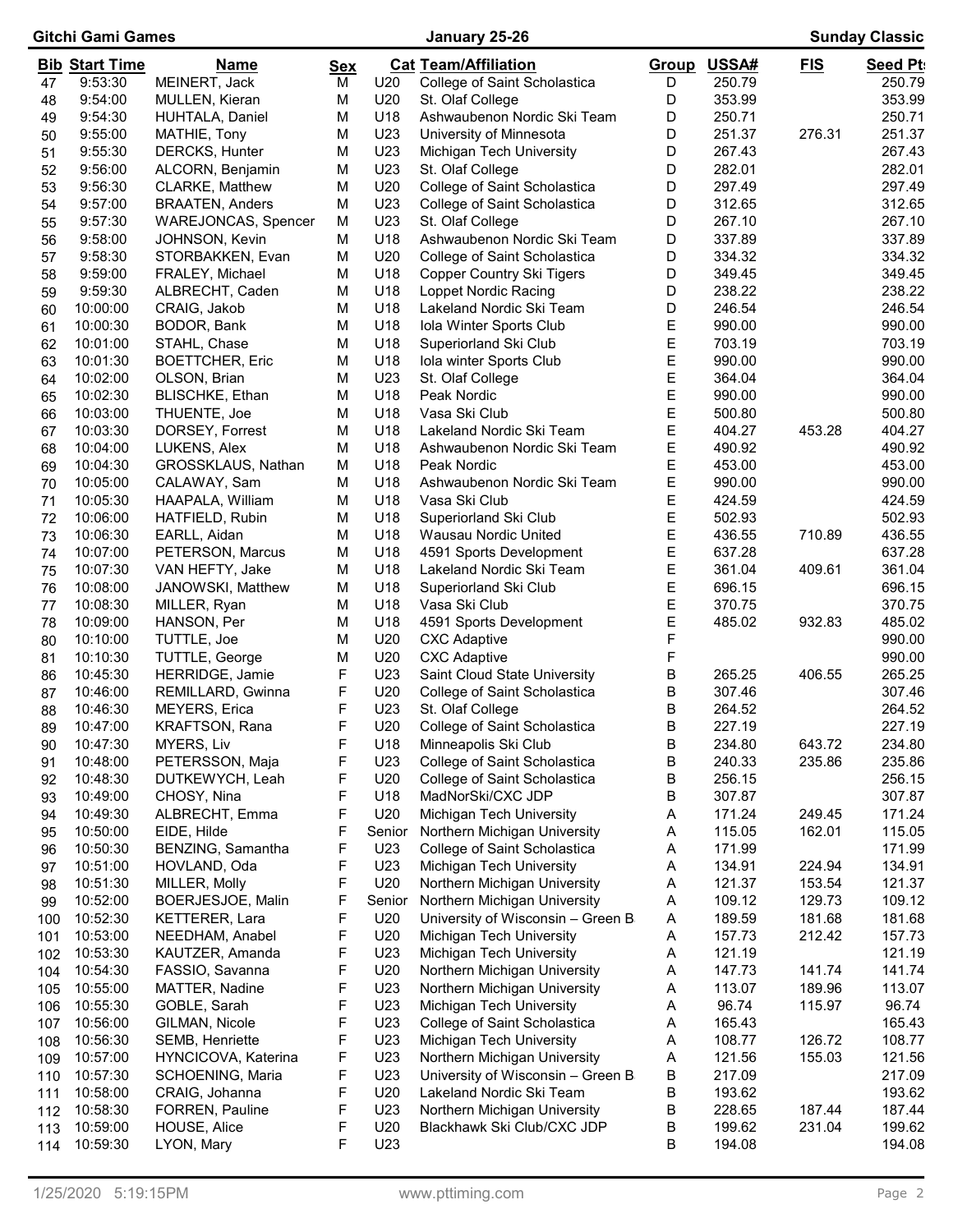# Gitchi Gami Games **Manual Classic** January 25-26 **Sunday Classic** Sunday Classic

|            | <b>Bib Start Time</b> | <b>Name</b>                             | <u>Sex</u> |                 | <b>Cat Team/Affiliation</b>                                  | Group  | USSA#            | <b>FIS</b> | <b>Seed Pt</b>   |
|------------|-----------------------|-----------------------------------------|------------|-----------------|--------------------------------------------------------------|--------|------------------|------------|------------------|
| 115        | 11:00:00              | BARNES, Mae                             | F          | U20             | College of Saint Scholastica                                 | В      | 205.88           |            | 205.88           |
| 116        | 11:00:30              | CASE, Mia                               | F          | U18             | Lakeland Nordic Ski Team                                     | В      | 206.87           | 346.30     | 206.87           |
| 117        | 11:01:00              | ASMUS, Ericka                           | F          | U18             | Superiorland Ski Club                                        | С      | 318.86           |            | 318.86           |
| 118        | 11:01:30              | STOCKINGER, Anna                        | F          | U20             | Saint Cloud State University                                 | С      | 401.81           | 618.11     | 401.81           |
| 119        | 11:02:00              | TESSIER, Violet                         | F          | U20             | College of Saint Scholastica                                 | С      | 407.50           |            | 407.50           |
| 120        | 11:02:30              | BOULEY, Cheresa                         | F          | U20             | Saint Cloud State University                                 | С      | 361.89           |            | 361.89           |
| 122        | 11:03:30              | HESS, Spirit                            | F          | U18             | <b>Bay Nordic</b>                                            | C      | 434.77           |            | 434.77           |
| 123        | 11:04:00              | MULLINGS, Kianna                        | F          | U20             | College of Saint Scholastica                                 | С      | 347.45           |            | 347.45           |
| 124        | 11:04:30              | MAY, Marit                              | F          | U23             | College of Saint Scholastica                                 | С      | 394.59           |            | 394.59           |
| 125        | 11:05:00              | JEAN, Arielle                           | F          | U18             | Vasa Ski Club                                                | С      | 318.31           |            | 318.31           |
| 126        | 11:05:30              | WYLAND, Lucia                           | F          | U20             | St. Olaf College                                             | C      | 311.44           | 531.67     | 311.44           |
| 127        | 11:06:00              | GREGORY, Courtney                       | F          | U23             | College of Saint Scholastica                                 | С      | 450.68           |            | 450.68           |
| 128        | 11:06:30              | SUSNIK, Amanda                          | F          | U23             | St. Olaf College                                             | С      | 456.74           |            | 456.74           |
| 129        | 11:07:00              | ELES, Autumn                            | F          | U18             | <b>Copper Country Ski Tigers</b>                             | C      | 413.59           |            | 413.59           |
| 130        | 11:07:30              | ECKER, Aubrie                           | F          | U18             | Chippewa Valley Nordic                                       | С      | 471.02           |            | 471.02           |
| 131        | 11:08:00              | MOWERS, Brita                           | F          | U20             | College of Saint Scholastica                                 | С      | 428.46           |            | 428.46           |
| 132        | 11:08:30              | VIREN, Annika                           | F          | U20             | College of Saint Scholastica                                 | С      | 309.26           |            | 309.26           |
| 133        | 11:09:00              | JOHNSON, Kora                           | F          | U18             | <b>Copper Country Ski Tigers</b>                             | D      | 473.78           |            | 473.78           |
| 134        | 11:09:30              | <b>BEHM, Kaitlyn</b>                    | F          | U18             | Ashwaubenon Nordic Ski Team                                  | D      | 716.91           |            | 716.91           |
| 135        | 11:10:00              | HOLLMAN, Mackenzie                      | F          | U20             | College of Saint Scholastica                                 | D      | 515.20           |            | 515.20           |
| 136        | 11:10:30              | NEMETH, Grace                           | F          | U18             | Blackhawk Ski Club/CXC JDP                                   | D      | 803.25           |            | 803.25           |
| 137        | 11:11:00              | STRAKA, Jane                            | F          | U18             | Peak Nordic                                                  | D      | 990.00           |            | 990.00           |
| 138        | 11:11:30              | MATULA, Erin                            | F          | U20             | Superiorland Ski Club                                        | D      | 545.18           |            | 545.18           |
| 139        | 11:12:00              | ROTAR, Kiersten                         | F<br>F     | U18             | Lakeland Nordic Ski Team                                     | D      | 604.32           |            | 604.32           |
| 140        | 11:12:30<br>11:13:00  | MILLER, Anne                            | F          | U20<br>U18      | Champlin Park High School                                    | D<br>D | 492.60           |            | 990.00           |
| 141        | 11:13:30              | OBRIEN, Hanna                           | F          | U18             | Blackhawk Ski Club<br>North XC                               | D      |                  |            | 492.60           |
| 142        | 11:14:00              | CAMPBELL, Lucy<br><b>TOLBERT, Avery</b> | F          | U18             | Peak Nordic                                                  | D      | 514.03<br>496.87 |            | 514.03<br>496.87 |
| 143        | 11:45:00              | OJIBWAY, Brenden                        | M          |                 | Adaptive CXC Adaptive                                        | Α      |                  |            | 990.00           |
| 148<br>149 | 11:45:00              | VELAT, Maria                            | F          |                 | Adaptive CXC Adaptive                                        | A      |                  |            | 990.00           |
| 150        | 12:15:30              | CHAMBERS, Beckett                       | М          | U16             | Bay Nordic                                                   | Α      | 416.38           |            | 416.38           |
| 151        | 12:16:00              | HAMLIN, Cyrus                           | M          | U16             | <b>Copper Country Ski Tigers</b>                             | A      | 451.40           |            | 451.40           |
| 152        | 12:16:30              | VAN HEFTY, Casey                        | M          | U16             | Lakeland Nordic Ski Team                                     | A      | 308.69           | 446.06     | 308.69           |
| 153        | 12:17:00              | STUMPF, Joseph                          | M          | U16             | Ashwaubenon Nordic Ski Team                                  | A      | 525.48           |            | 525.48           |
| 154        | 12:17:30              | STRAKA, Noah                            | M          | U16             | Peak Nordic                                                  | Α      | 231.18           | 335.11     | 231.18           |
| 155        | 12:18:00              | ROCHELEAU, Grant                        | M          | U16             | Ashwaubenon Nordic Ski Team                                  | Α      | 459.02           |            | 459.02           |
| 156        | 12:18:30              | HACKER, Kaden                           | M          | U16             | Peak Nordic                                                  | A      | 408.75           |            | 408.75           |
| 157        | 12:19:00              | NOWAK, Isaac                            | M          | U16             | Bay Nordic                                                   | Α      | 547.79           |            | 547.79           |
| 158        | 12:19:30              | ZAVADOSKI, Alek                         | M          | U16             | Wausau Nordic United                                         | A      | 452.31           |            | 452.31           |
| 159        | 12:20:00              | WILLIAMS, Owen                          | M          | U16             | Iola Winter Sports Club/CXC JDP                              | A      | 236.53           |            | 236.53           |
| 163        | 12:45:30              | PAULSON, Annie                          | F          | U16             | Vasa Ski Club                                                | A      | 625.89           |            | 625.89           |
| 164        | 12:46:00              | RESH CHIMNER, Sage                      | F          | U16             | <b>Copper Country Ski Tigers</b>                             | A      | 513.75           |            | 513.75           |
| 165        | 12:46:30              | ROSENBERGER, Madysc                     | F          | U16             | Chippewa Valley Nordic                                       | A      | 540.79           |            | 540.79           |
| 166        | 12:47:00              | KERN, Grace                             | F          | U16             | Lakeland Nordic Ski Team                                     | A      | 520.58           |            | 520.58           |
|            | 167 12:47:30          | GROSSKLAUS, Ashley                      | F          | U16             | Peak Nordic                                                  | Α      | 555.70           |            | 555.70           |
| 168        | 12:48:00              | PETERSON, Fran                          | F          | U16             | 4591 Sports Development                                      | A      | 420.46           |            | 420.46           |
| 169        | 12:48:30              | MOORE, Abby                             | F          | U16             | Northern Kettle Moraine Nordic Sk                            | A      | 696.95           |            | 696.95           |
| 170        | 12:49:00              | SEAGREN, Ingrid                         | F          | U16             | <b>Copper Country Ski Tigers</b>                             | A      | 490.39           |            | 490.39           |
| 171        | 12:49:30              | MEZA, Sylvia                            | F          | U16             | Lakeland Nordic Ski Team                                     | A      | 432.47           |            | 432.47           |
| 172        | 12:50:00              | HESS, Raina                             | F          | U16             | <b>Bay Nordic</b>                                            | A      | 559.04           |            | 559.04           |
| 173        | 12:50:30              | SERAFIN, Jaden                          | F          | U16             | <b>Copper Country Ski Tigers</b>                             | A      | 730.14           |            | 730.14           |
| 174        | 13:15:30              | SHARP, Sam                              | M          | U14             | Ashwaubenon Nordic Ski Team                                  | A      |                  |            | 990.00           |
| 175        | 13:16:00              | ECKER, Aidan                            | М          | U14             | Chippewa Valley Nordic                                       | A      | 990.00           |            | 990.00           |
| 176        | 13:16:30              | CHAMBERS, Lachlan                       | М          | U14             | <b>Bay Nordic</b>                                            | A      |                  |            | 990.00           |
| 177        | 13:17:00              | HUDACEK, Kristian                       | M          | U14             | Chippewa Valley Nordic                                       | A      |                  |            | 990.00           |
| 178        | 13:17:30              | BODOR-GOSZTONY, Hul                     | М          | U14             | Iola Winter Sports Club                                      | A      |                  |            | 990.00           |
| 179        | 13:18:00              | VELAT, Illya                            | M          | U14             | <b>Copper Country Ski Tigers</b>                             | A      | 990.00           |            | 990.00           |
| 180        | 13:18:30              | HAERTER, Jace                           | M          | U14             | Loppet TRAIL KIDS                                            | A      |                  |            | 990.00           |
| 184        | 13:20:30              | GILMER, Anna                            | F          | U14             | Winona                                                       | A      |                  |            | 990.00           |
| 185        | 13:21:00              | KISIEL, Robin<br>MEZA, Stella           | F<br>F     | U14<br>U14      | <b>Copper Country Ski Tigers</b><br>Lakeland Nordic Ski Team | A      | 990.00           |            | 990.00<br>990.00 |
| 186        | 13:21:30<br>13:30:30  | MEYER, Leighton                         | F          | U <sub>10</sub> | Northern Kettle Moraine Nordic Sk                            | A<br>A |                  |            | 990.00           |
| 189        |                       |                                         |            |                 |                                                              |        |                  |            |                  |